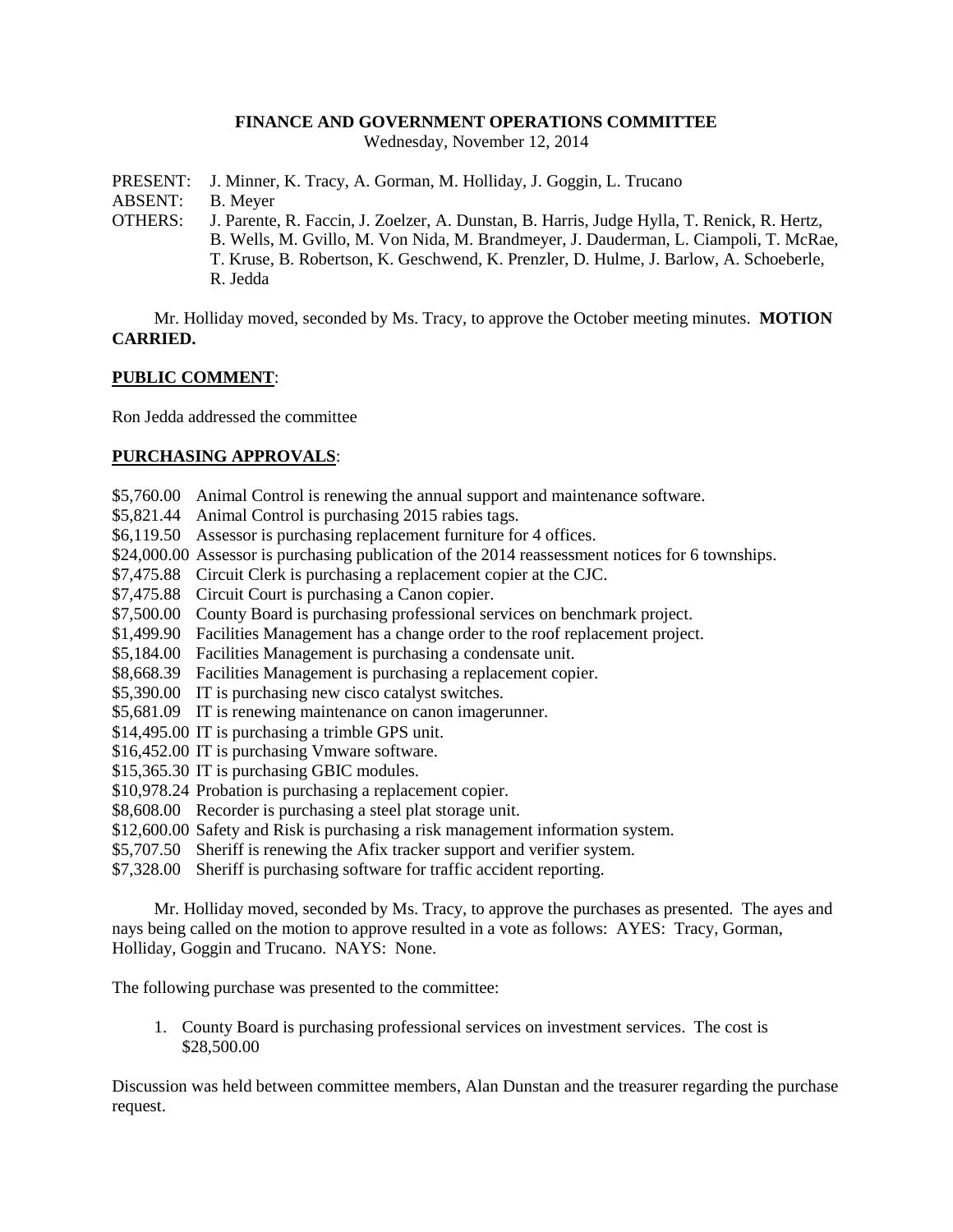Mr. Holliday moved, seconded by Ms. Tracy, to approve the purchase request as presented. The ayes and nays being called on the motion to approve resulted in a vote as follows: AYES: Tracy, Gorman, Holliday and Trucano. NAYS: Goggin.

# **RESOLUTIONS**:

- 1. Resolution to Purchase Audio Visual Upgrades at the Madison County Criminal Justice Center Court Room 109 for the Madison County Circuit Court.
- 2. Resolution to Award Contract for Selective Elevator Service for Madison County Government Buildings.
- 3. Resolution to Award Contract for Elevator Modernizations for Selective Madison County Elevators.
- 4. Resolution to Purchase One New Tandem Axle Dump Truck with Snow Plow and Stainless Steel Hopper Spreader with Pre Wet System for the Madison County Highway Department.
- 5. Resolution to Purchase Maintenance Renewal on Microsoft Software Licensing for the Madison County Information Technology Department.
- 6. Resolution to Purchase a Dell Blade Chassis with 4 server Blades for the County Wide New World Project for the Madison County Information Technology Department.
- 7. Resolution to Purchase a Nimble Storage Array for the County Wide New World Project for the Madison County Information Department.
- 8. Resolution to Renew Cisco Smartnet Maintenance for the Madison County Information Technology Department.
- 9. Resolution Authorizing the Purchase of Permit Tracking Software for the Madison County Planning and Development Department.

Ms. Tracy moved, seconded by Mr. Holliday, to approve the resolutions as presented. The ayes and nays being called on the motion to approve resulted in a vote as follows: AYES: Tracy, Holliday, Gorman, Trucano and Goggin. NAYS: None.

J. Parente presented the following:

- 1. An Ordinance Revising the Children's Advocacy Center Fee.
- 2. An Ordinance Revising the Neutral Site Custody Exchange Fee.

Ms. Tracy moved, seconded by Ms. Gorman, to approve the resolutions as presented. The ayes and nays being called on the motion to approve resulted in a vote as follows: AYES: Tracy, Holliday, Gorman, Trucano and Goggin. NAYS: None.

1. A Resolution Authorizing a WRB Wood River Refinery Intergovernmental Agreement for Property Tax Assessment Purposes.

Mr. Holliday moved, seconded by Ms. Gorman, to approve the resolution as presented. The ayes and nays being called on the motion to approve resulted in a vote as follows: AYES: Tracy, Holliday, Gorman, Trucano and Goggin. NAYS: None.

- 1. A Resolution Setting Bond for Position of County Clerk.
- 2. A Resolution Setting Bond for Treasurer and Collector.

Ms. Tracy moved, seconded by Ms. Gorman, to approve the resolutions as presented. The ayes and nays being called on the motion to approve resulted in a vote as follows: AYES: Tracy, Holliday, Gorman, Trucano and Goggin. NAYS: None.